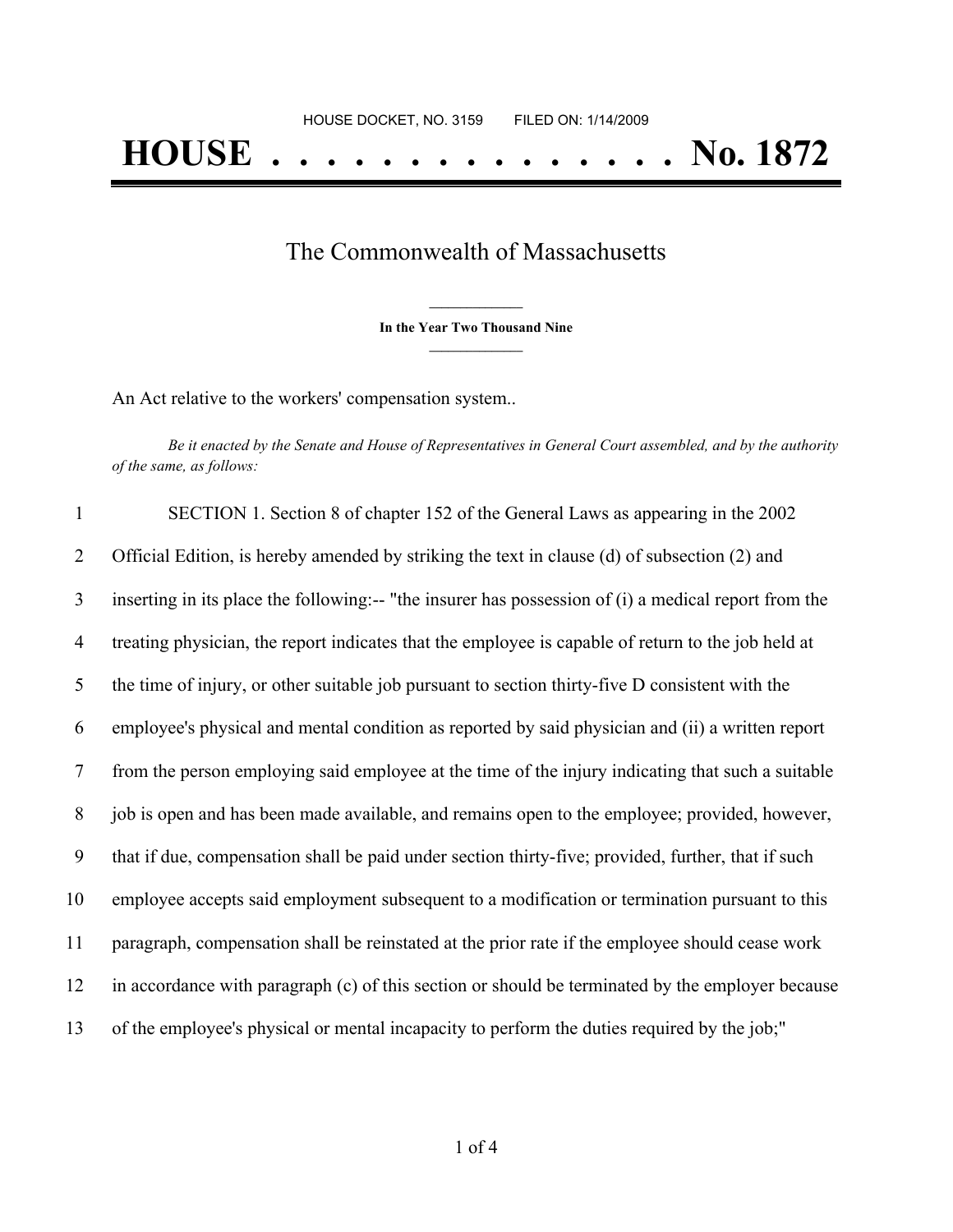SECTION 2. Section 8 of chapter 152 of the General Laws, as so appearing, is hereby amended by striking out the text in subsection (4) and inserting in its place the following:--

 "An insurer who makes prompt payment of benefits pursuant to section seven and continues payment for one hundred eighty days or more, without contesting liability, may, no sooner than sixty days following a referral to the industrial accident board of a complaint for termination or reduction of benefits under section thirty-four, thirty-four A or thirty-five, if no conference order has been issued during such sixty day period, request the administrative judge to which the case has been assigned to appoint an impartial physician to examine the employee. The administrative judge may, within thirty days of the request for an impartial examination, appoint a physician from the appropriate roster to conduct an examination of the employee and make a report within fourteen days. If such report contains clear and convincing evidence of increased capability to work, the insurer may, with the administrative judge's consent, reduce or terminate benefits in accordance with such report. In such instances, if the requirements of this subsection have been complied with, when an order is issued on the insurer's complaint, if such order requires that retroactive weekly benefits are due the employee, an additional payment equal to two times the average weekly wage in the commonwealth shall also be paid to the employer.

 At any time subsequent to the filing of a claim or complaint solely regarding the reasonableness or necessity of a particular course of medical treatment, any party to such claim or complaint may request the senior judge to appoint a physician from the appropriate roster to conduct an examination of the employee and make a report within fourteen days. If the senior judge determines that said claim or complaint involves only the issue of reasonable and necessary medical treatment, he shall make such appointment within seven days. The impartial physician shall determine the appropriateness of any medical treatment claimed or denied by the

of 4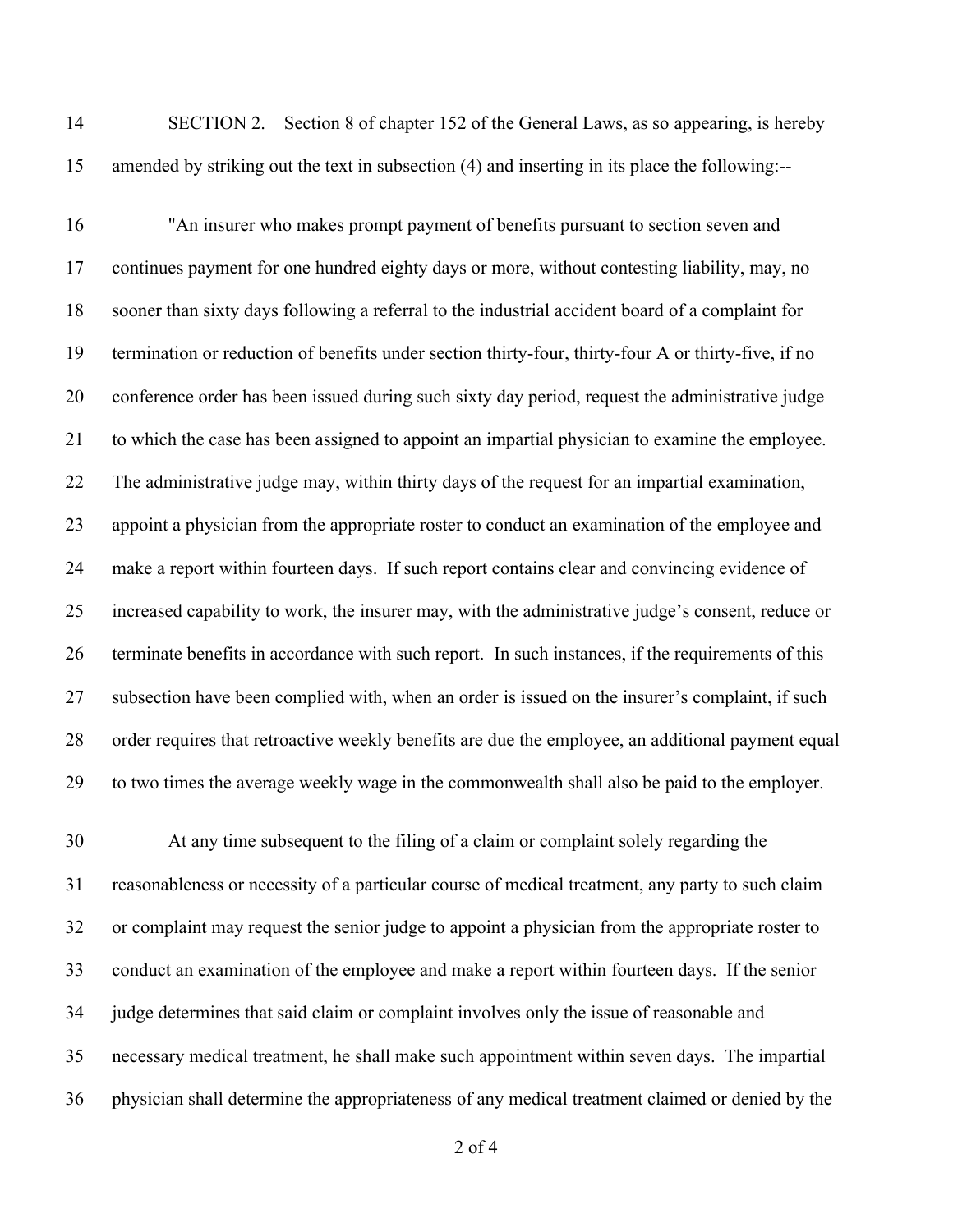parties, using any guidelines adopted by the health care services board or promulgated by the department, if applicable. The determination by the impartial physician shall be some evidence of the appropriateness or inappropriateness of the course of medical treatment in question at any hearing at which such treatment is at issue. The parties shall have the right to submit other medical evidence of the appropriateness or inappropriateness of the disputed medical treatment."

 SECTION 3. Section 11A of chapter 152 of the General Laws, as appearing in the 2002 Official Edition, is hereby amended by striking the text in subsection (2) and inserting in its place the following:--

 "When any claim or complaint involving a dispute over medical issues is the subject of an appeal of a conference order pursuant to section ten A, the administrative judge may appoint an impartial medical examiner from the roster to examine the employee examiner from the roster. Any party who files such appeal shall also submit the fee set by the commissioner for the provision of an impartial medical report within ten days of filing said appeal; provided, however, that where more than one party appeals, the fee shall be divided equally among all appealing parties; provided, further, that such amount paid by a claimant shall be refunded by the insurer to any claimant who prevails at hearing.

 The impartial medical examiner, so appointed, shall examine the employee and make a report at least one week prior to the beginning of the hearing, which shall be sent to each party. No hearing shall be commenced sooner than one week after such report has been received by the parties. The report of the impartial medical examiner shall, where feasible, contain a determination of the following: (i) whether or not a disability exists, (ii) whether or not any such disability is total or partial and permanent or temporary in nature, and (iii) whether or not within

of 4